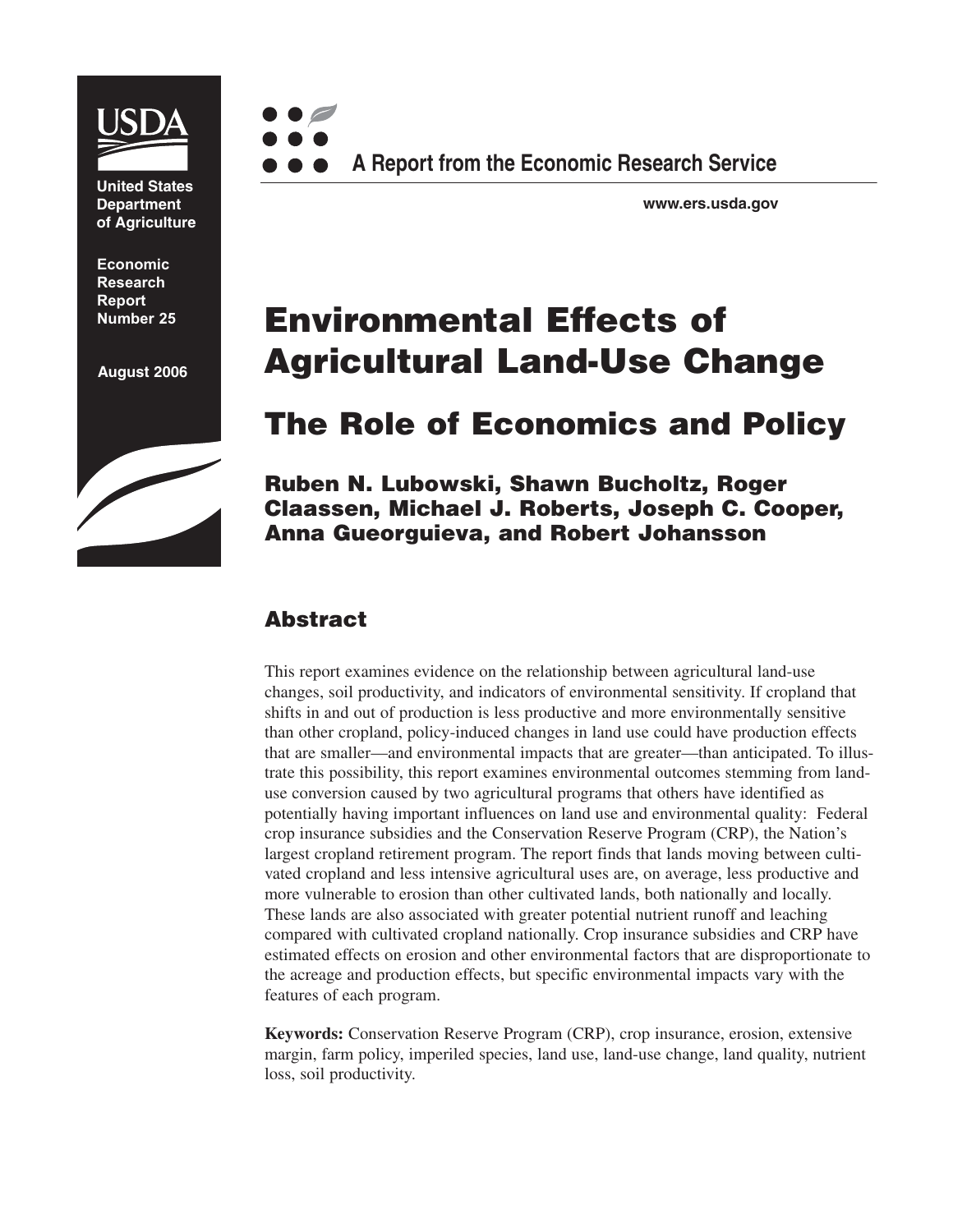#### **Acknowledgments**

The authors thank Mary Bohman, Daniel Hellerstein, Utpal Vasavada, Keith Wiebe, and Marca Weinberg for helpful comments on earlier drafts of this report. We are grateful to Barry Goodwin from North Carolina State University; John Horowitz from the University of Maryland; Mark Schwartz from U.C. Davis; Rich Iovanna, Skip Hyberg, and Alexander Barbarika from the USDA Farm Service Agency (FSA); and Thomas Worth from the USDA Risk Management Agency (RMA) for thoughtful reviews. We thank Brian Gross and Kent Kovacs for excellent research assistance. We also thank Dale Simms for editorial assistance and Wynnice Pointer-Napper for graphics and layout.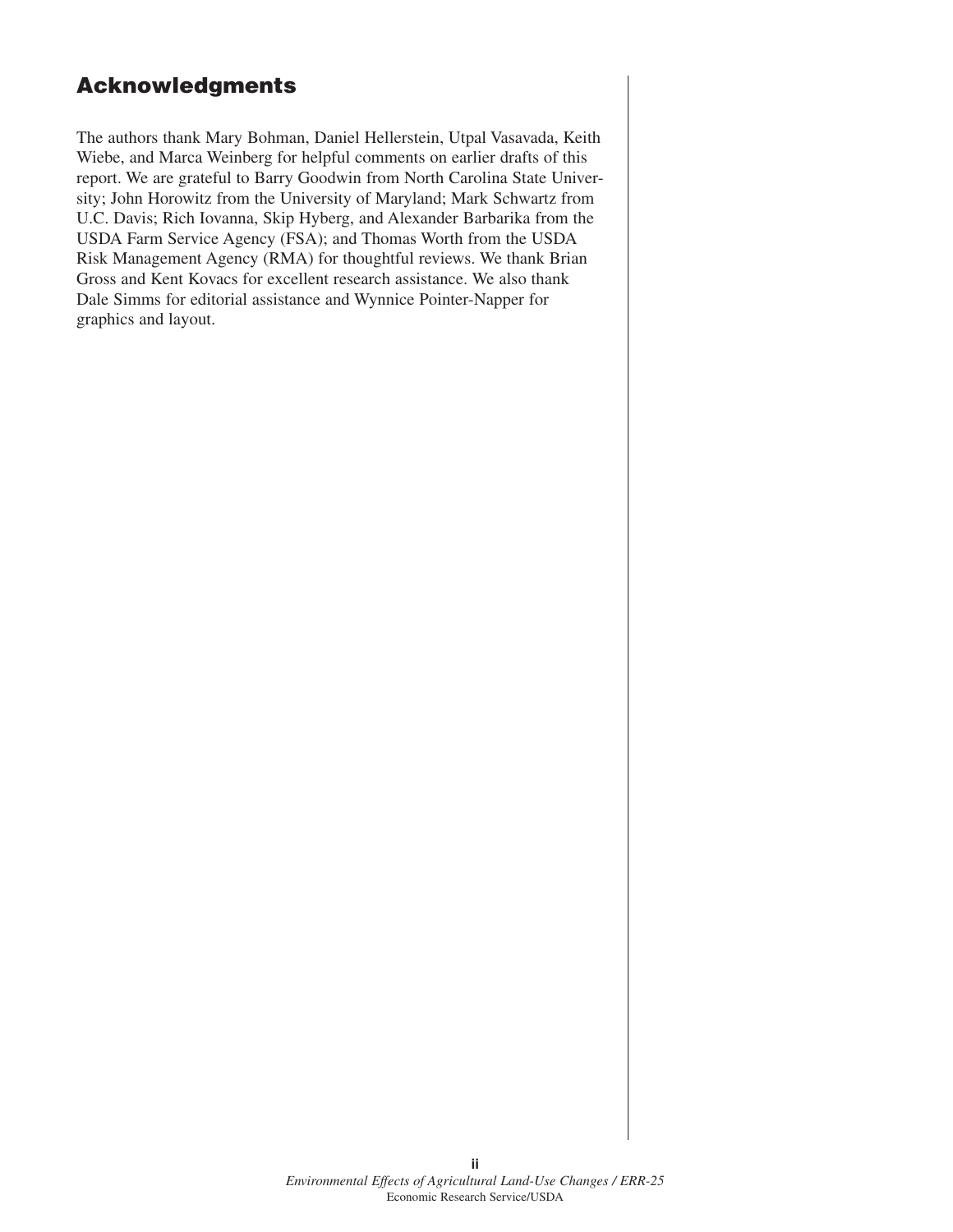## **Contents**

| <b>Chapter 1</b>                                                                                                       |
|------------------------------------------------------------------------------------------------------------------------|
| <b>Agricultural Policy and Environmental Effects of</b>                                                                |
|                                                                                                                        |
|                                                                                                                        |
| Environmental Characteristics of Transitioning Lands 3                                                                 |
| Impacts of Federal Agricultural Policies: Crop Insurance and the                                                       |
| <b>Chapter 2</b>                                                                                                       |
|                                                                                                                        |
|                                                                                                                        |
| Land-Use Changes at the Extensive Margin of Cropland, 1982-97 7                                                        |
| The Extensive Margin of Cultivated Cropland Is Not Equally                                                             |
|                                                                                                                        |
| <b>Chapter 3</b>                                                                                                       |
|                                                                                                                        |
| A Model of Land Allocation and Land Quality 18<br>Economic Characteristics of Transitioning Lands 22                   |
|                                                                                                                        |
|                                                                                                                        |
| <b>Chapter 4</b>                                                                                                       |
| <b>Environmental Characteristics of Economically Marginal Cropland</b> 26<br>Lands With Low Soil Productivity Are More |
|                                                                                                                        |
|                                                                                                                        |
| Cropland Converted to Other Uses More Prone to                                                                         |
|                                                                                                                        |
| Lands Moving In and Out of Cultivation Generally Associated                                                            |
|                                                                                                                        |
|                                                                                                                        |
| <b>Chapter 5</b>                                                                                                       |
| Environmental Effects of Policy-Induced Land-Use Changes  43                                                           |
| Analytical Model: The Effect of Crop Insurance Subsidies                                                               |
|                                                                                                                        |
| Higher Insurance Subsidies Increased 1997 Cropland Acreage                                                             |
|                                                                                                                        |
| Crop Insurance Has a Disproportionate Impact on Low Productivity<br>and Certain Environmentally Sensitive Land 47      |
| Lands Affected by Crop Insurance Subsidies and Imperiled                                                               |
|                                                                                                                        |
| Crop Insurance Effects on Wind and Water Erosion 51                                                                    |
|                                                                                                                        |
|                                                                                                                        |
|                                                                                                                        |
|                                                                                                                        |
|                                                                                                                        |
| <b>Appendix D: Estimating Land-Use Changes from Crop</b>                                                               |
|                                                                                                                        |
| <b>Appendix E: Estimating Erosion from Policy-Driven</b>                                                               |
|                                                                                                                        |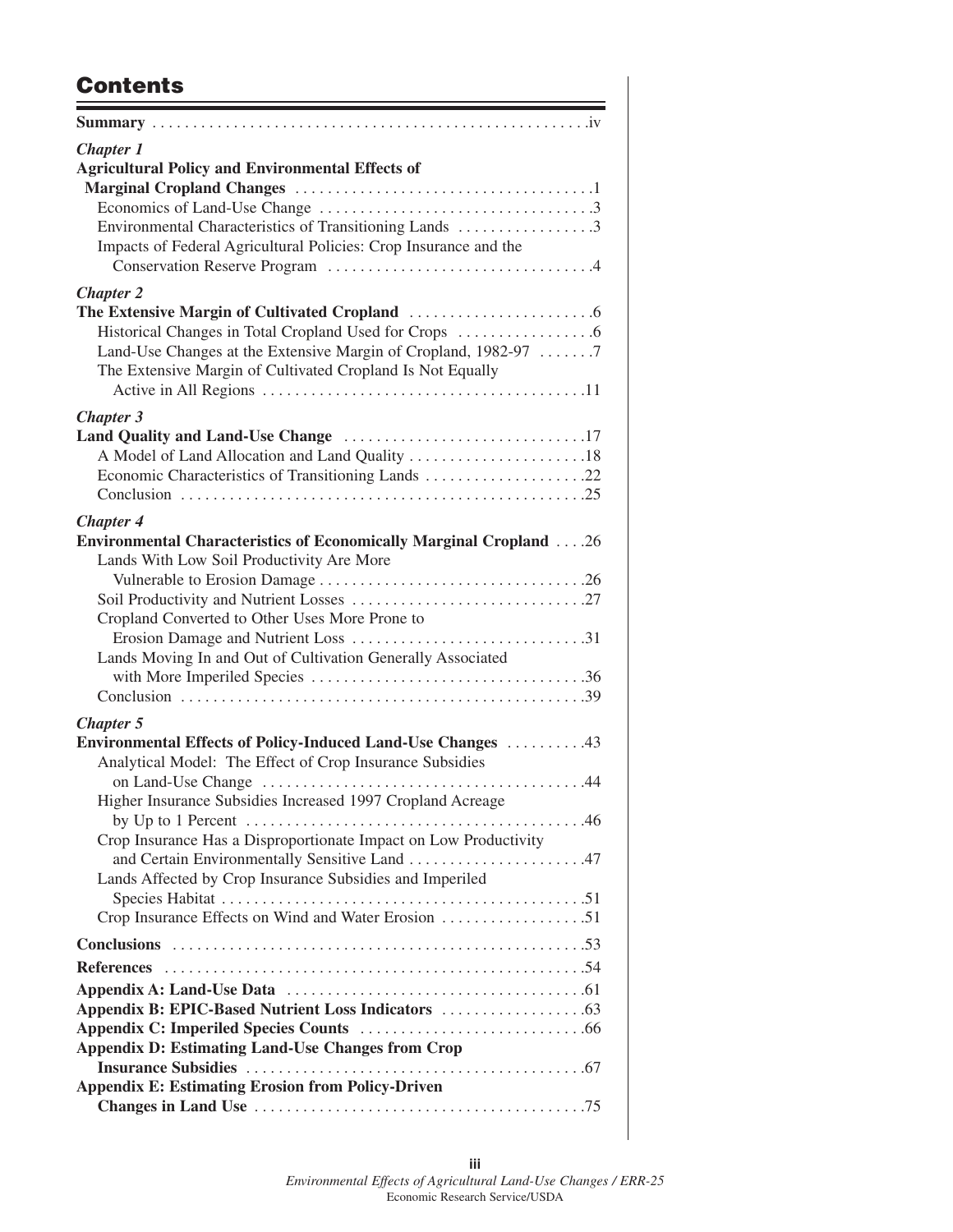### **Summary**

While total U.S. cropland has remained roughly constant for 100 years, this stability belies larger underlying movements of land into and out of crop production. Almost three-quarters of the cropland that shifted into or out of cultivation between 1982 and 1997 had soil productivity ratings below the average acre of cropland. Farmers tend to keep highly productive cropland in cultivation regardless of changing economic conditions. But economic conditions, such as changing commodity prices or production costs, encourage farmers to expand production to less productive land or to shift less productive croplands to other uses. Agricultural and conservation policies also affect land use. These land-use changes affect environmental quality, particularly when affected lower-quality lands are environmentally sensitive.

#### **What Is the Issue?**

Although many have speculated that less productive croplands are more environmentally sensitive, little empirical evidence is available to substantiate this idea. If cropland that shifts in and out of production is less productive and more environmentally sensitive than other cropland, policy-induced changes in land use could have production economic effects that are smaller—and environmental impacts that are greater—than anticipated.

This report examines how the attributes of lands shifting into and out of crop production differ from those of continuously cultivated cropland. We focus particularly on cropland change affected by the Conservation Reserve Program (CRP) and Federal crop insurance, government programs that others have identified as potentially having important influences on land use and environmental quality. Since 1985, CRP has been the largest driver of cropland changes. This land retirement program pays farmers to retire cropland acreage to achieve environmental goals. In 2005, the CRP paid farmers \$1.7 billion to retire a land area almost the size of Iowa. Due to its competitive bidding process and selection criteria, CRP enrolls land that is less productive and more environmentally sensitive than average cropland. The Federal crop insurance program, on the other hand, raises incentives to expand crops to less productive land. Environmental groups, economists, and others have expressed concern that this may induce cultivation in frequently flooded and other risky areas containing wetlands or other environmentally sensitive lands.

#### **What Did the Study Find?**

Between 1982 and 1997, there was a net decline in cultivated cropland of 43 million acres (11 percent). Over the same time, more than 127 million acres or 32 percent of cultivated cropland shifted between cultivated cropland and less intensive uses. These shifting lands are generally less productive than continuously cultivated croplands.

On average, land shifting in and out of cultivation is more vulnerable to erosion (from rainfall and often wind) and—except for CRP acreage—has greater nutrient runoff and leaching potential than more productive crop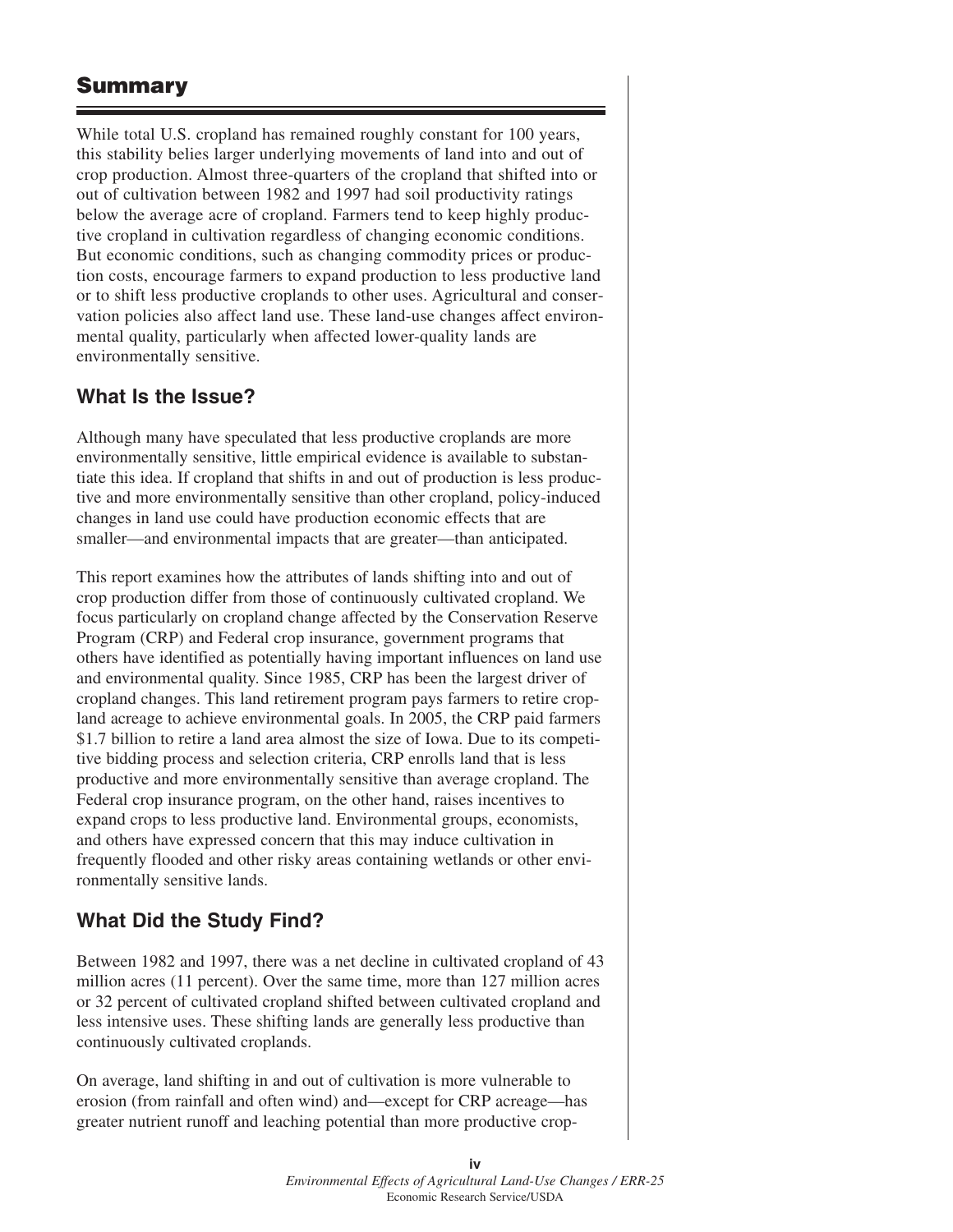land. While these nutrient loss estimates take into account land erodibility, they may not accurately reflect differences in fertilizer applications on lower productivity lands.

Lands enrolling in CRP are generally less productive than other lands shifting into and out of crop production. On average, CRP acres (if returned to cultivation) would be more vulnerable to erosion, but do not have higher potential nutrient runoff and leaching to water, than other cropland areas. The 8-percent reduction in cultivated cropland area attributed to CRP reduced aggregate wind and water erosion by an estimated 16 and 7 percent annually, as of 1997.

Increased crop insurance subsidies in the mid-1990s motivated farmers to expand cultivated cropland area in the contiguous 48 States by an estimated 2.5 million acres (0.8 percent) in 1997, with the bulk of this land coming from hay and pasture. This land-use change increased annual wind and water erosion by an estimated 1.4 and 0.9 percent, as of 1997.

Lands brought into or retained in cultivation due to these crop insurance subsidy increases are, on average, less productive, more vulnerable to erosion, and more likely to include wetlands and imperiled species habitats than cultivated cropland overall. Based on nutrient application data, these lands are also associated with higher levels of potential nutrient losses per acre.

Lands shifting in and out of cultivation are generally located in areas with more imperiled plant and vertebrate species than cropland persisting in cultivation. Lands in cultivation due to increased insurance subsidies tend to lie in watersheds with higher average counts of imperiled vertebrate, plant, and fish/mollusk species, relative to cultivated cropland overall. CRP lands are in areas with greater average counts of imperiled birds but not of other imperiled species examined. (Our species indicator is the number of species considered imperiled throughout their range from NatureServe's Natural Heritage data. Although these data are the most comprehensive measure of U.S. biodiversity conservation status, the available data are insufficient to determine whether the associated changes in land use have an impact either positive or negative—on imperiled species.)

These results suggest that policies that increase incentives for crop cultivation and stimulate production on economically marginal land may have disproportionately large unintended environmental consequences. Conversely, large environmental benefits could be achieved at lower cost using targeted conservation programs because owners of low-quality and environmentally sensitive land require less payment to remove land from production than owners of higher quality land.

#### **How Was the Study Conducted?**

Historical patterns of land-use change are examined to establish relationships between land quality and land use. This report also estimates landuse and environmental impacts stemming from two government programs that may affect less productive and environmentally sensitive croplands: federally subsidized crop insurance and the CRP.